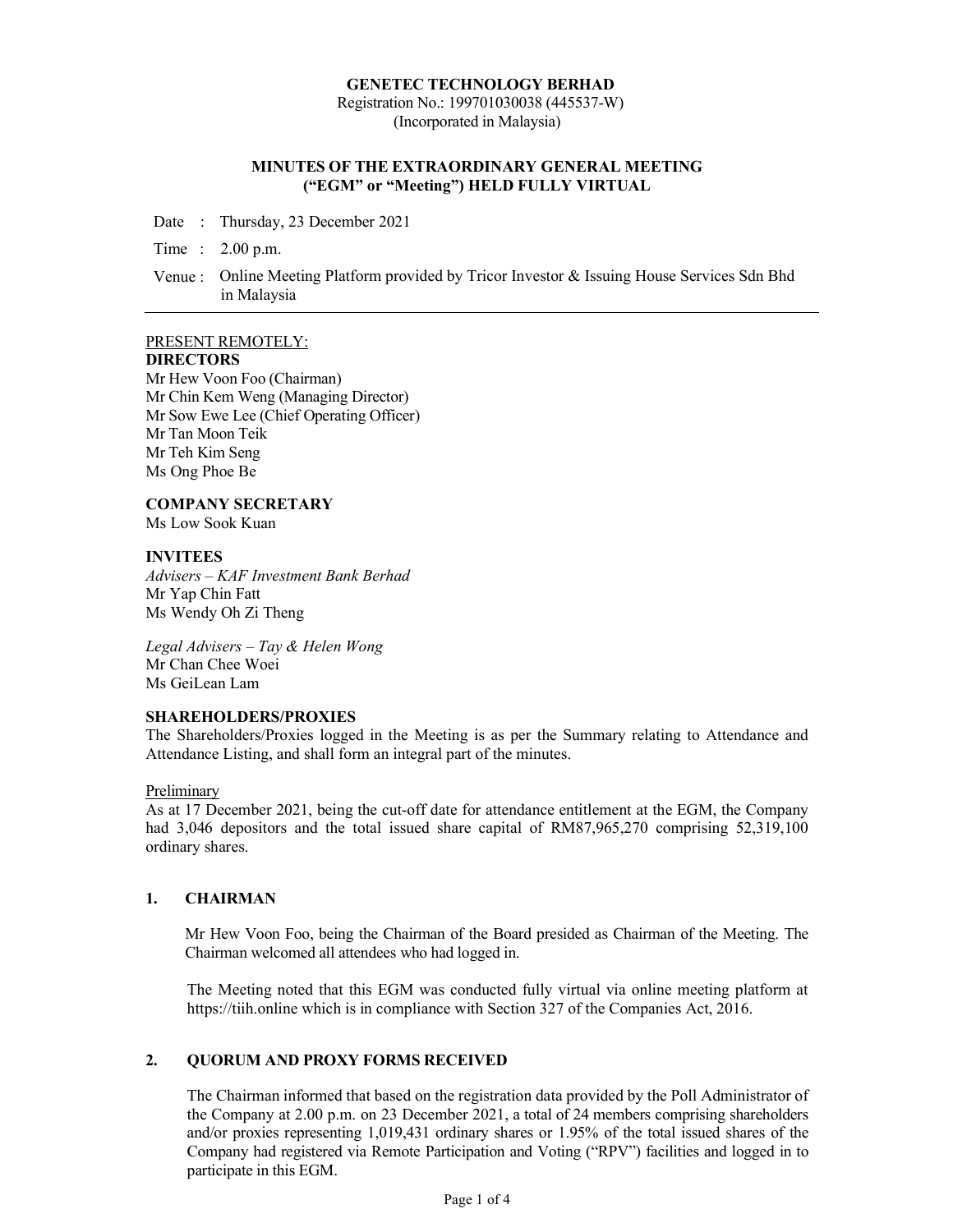Minutes of EGM: 23 December 2021 [Cont'd]

The Chairman further informed that the Company had received in total 69 valid proxy forms representing 18,577,976 ordinary shares or 35.51% of the total issued shares of the Company. Out of those, there were 66 shareholders appointed the Chairman of the Meeting as the proxy to vote on their behalf and the shares so represented are 18,466,676 ordinary shares, representing 35.30% of the total issued shares of the Company.

The Company Secretary confirmed that a quorum was present for the Meeting. With the requisite quorum being present pursuant to the Company's Constitution, the Chairman then called the Meeting to order.

The Chairman informed the Meeting that there was full Board attendance together with the senior management participated remotely in this EGM.

# 3. NOTICE OF MEETING

The notice of Meeting, having been circulated to all members and the Auditors within the prescribed period and advertised in "New Straits Times" newspaper on 8 December 2021, with the consent of the members and proxies present, was taken as read.

# 4. POLLING AND ADMINISTRATIVE GUIDE

The Chairman informed the Meeting that pursuant to Rule 8.31A of the ACE Market Listing Requirements of Bursa Malaysia Securities Berhad ("Bursa Securities"), all resolutions set out in the notice of any general meeting will be voted by poll. Accordingly, the Chairman directed the resolution set out in the Notice of the EGM be voted by way of poll.

He further informed all present that the Company had appointed Tricor Investor & Issuing House Services Sdn Bhd as Poll Administrator to conduct the poll voting electronically, and Asia Securities Sdn Berhad as Scrutineer to verify the poll result. The result of the poll voting would be announced after the Scrutineer verified the poll result upon the closure of the voting session.

The guide on remote voting procedures and the manner to raise questions at the Meeting through RPV application were presented to shareholders and proxies. The Chairman mentioned that the voting on the resolutions could be done at any time throughout the Meeting until the closure of the voting session.

Shareholders and proxies were informed that the questions posted by the shareholders and proxies before and during the EGM would be addressed after the conclusion of the agenda set out in the Notice of EGM. The Board and Management would endeavour to address the questions during the Questions and Answers session. The Company would respond to those relevant unanswered questions via the website within one month from the date of the EGM.

### 5. PROPOSED BONUS ISSUE OF UP TO 661,564,800 NEW ORDINARY SHARES IN GENETEC ("BONUS SHARES") ON THE BASIS OF TWELVE (12) BONUS SHARES FOR EVERY ONE (1) EXISTING ORDINARY SHARE IN GENETEC ("GENETEC SHARE") HELD ON AN ENTITLEMENT DATE TO BE DETERMINED LATER ("PROPOSED BONUS ISSUE") (Ordinary Resolution)

The Chairman informed that the only agenda for the Meeting was to seek shareholders' approval for the Proposed Bonus Issue on the basis of 12 Bonus Shares for every 1 existing ordinary share in Genetec. The details of the Proposed Bonus Issue and the full text of the resolution has been spelt out in the Notice of Meeting as set out in the Circular To Shareholders dated 8 December 2021.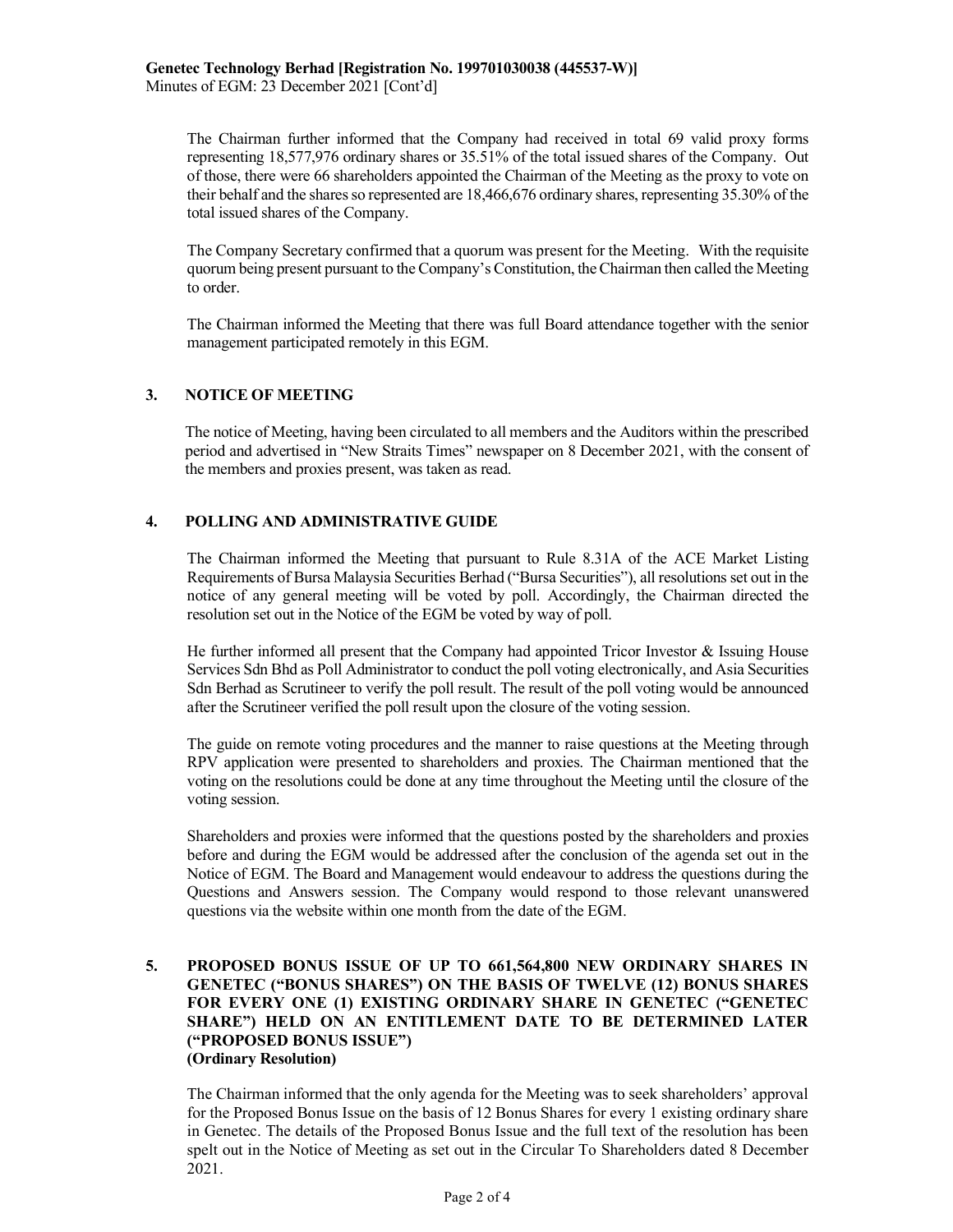Further, the Company had appointed KAF Investment Bank Berhad as the Adviser and Tay & Helen Wong as the Legal Adviser for this corporate exercise. The Advisers were present virtually to clarify any matters, if required.

The Chairman then briefed the Meeting on the rationale of the Proposed Bonus Issue.

On the proposal of the Board, the Ordinary Resolution was tabled for approval.

# 6. QUESTIONS AND ANSWERS SESSION

The Chairman informed that as there was no question was received prior to the Meeting and he would respond to the questions received via Query Box as set out in Appendix A attached to this Minutes.

# 7. VOTING SESSION

After having addressed the only one question raised, the Chairman informed the Meeting that the voting session will be closed in 3 minutes and that the verification of the votes would take approximately 10 minutes.

The Chairman further informed that the outcome of the poll would be announced after the short break as it would take some time for the Scrutineers to tabulate the result of the poll. The Meeting was then adjourned at 2.20 p.m.

### 8. ANNOUNCEMENT ON POLL RESULT

The Chairman called the Meeting to order at 2.45 p.m. after obtaining the poll result from the Scrutineer. The Chairman announced to the Meeting that the Ordinary Resolution on the Proposed Bonus Issue is carried and the poll voting result is as follows:

| <b>Ordinary Resolution</b> | Voted FOR     |               | <b>Voted AGAINST</b> |               | <b>Result</b> |
|----------------------------|---------------|---------------|----------------------|---------------|---------------|
|                            | No. of Shares | $\frac{0}{0}$ | No. of Shares        | $\frac{0}{0}$ |               |
| Proposed Bonus Issue       | 28, 168, 712  | 100.000       |                      | 0.000         | Accepted      |

#### It was RESOLVED:-

"THAT subject to and conditional upon the approvals of all the relevant regulatory authorities and/or parties, if required, being obtained for the Proposed Bonus Issue, approval be and is hereby given to the Board of Directors of Genetec ("Board") to allot and issue up to 661,564,800 Bonus Shares on the basis of twelve (12) Bonus Shares for every one (1) existing Genetec Share held by the entitled shareholders of the Company whose names appear in the Record of Depositors of the Company as at the close of business on an entitlement date to be determined and announced later.

THAT the Bonus Shares in respect of the Proposed Bonus Issue shall be issued as fully paid, at nil consideration and without capitalisation of the Company's reserves.

THAT the Bonus Shares shall, upon allotment and issue, rank equally in all respects with the then existing Genetec Shares, save and except that the Bonus Shares shall not be entitled to any dividends, rights, allotments and/or any other forms of distribution ("Distribution") which may be declared, made or paid to the shareholders of Genetec, where the entitlement date for the Distribution is prior to the date of allotment and issuance of the Bonus Shares.